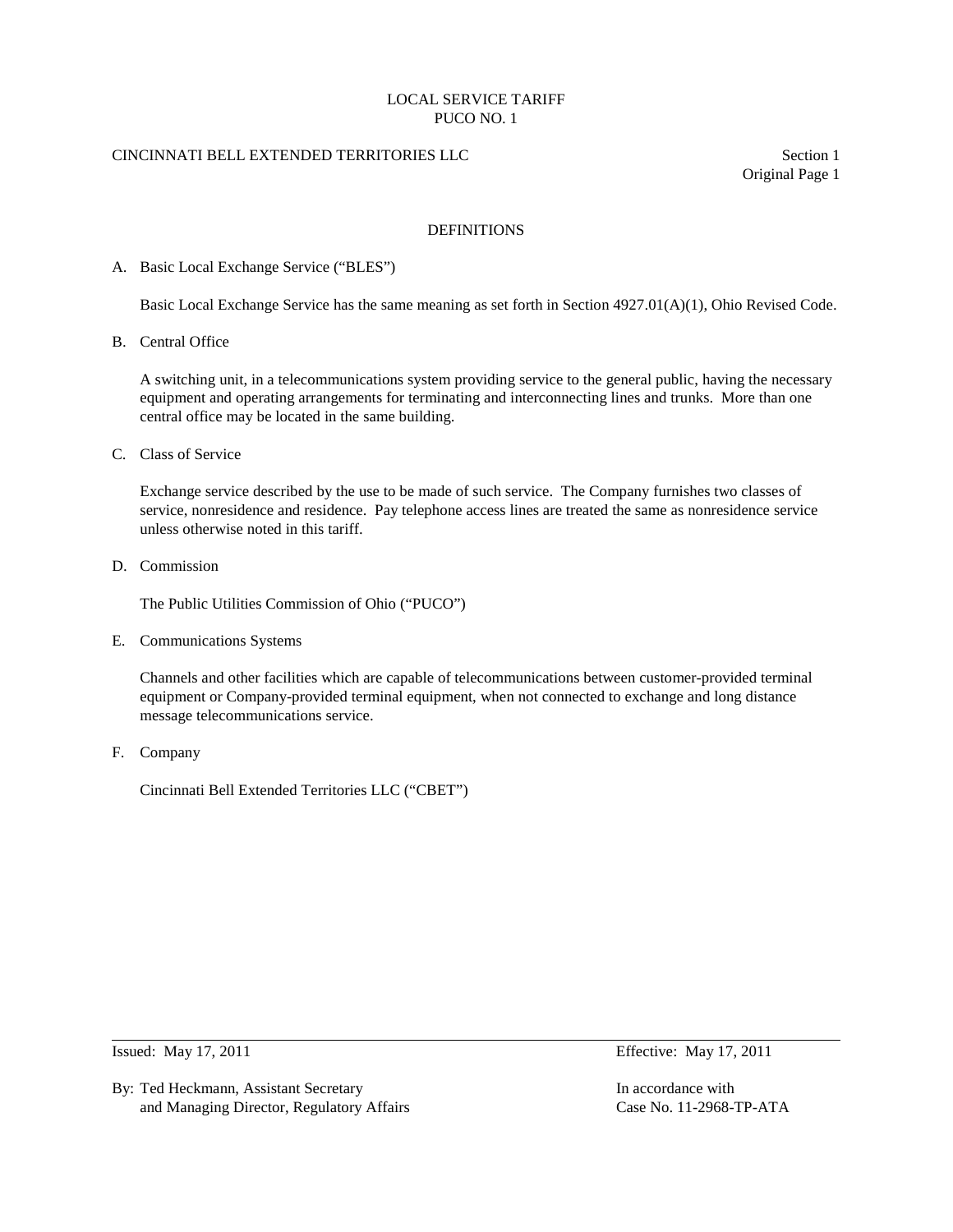# CINCINNATI BELL EXTENDED TERRITORIES LLC Section 1

Original Page 2

### DEFINITIONS

#### G. Continuous Property

The plot of ground, together with any buildings thereon, occupied by the customer, which is not separated by public highways or by property occupied by others. Where a customer occupies properties on both sides of a street, alley, highway, body of water, railroad right of way, etc., and the properties would otherwise be continuous, such properties are treated as continuous property provided local wire or cable facilities are used and the customer furnishes all local distribution pole line facilities or underground conduit required in connection with the wire or cable.

For the purpose of determining the application of charges, continuous property is additionally defined as follows when apartments, office buildings, or shopping center malls occupied by more than one customer are involved:

For residence service, the apartment occupied by the customer.

For nonresidence service, the space (single office, or two or more offices on same or different floors) occupied by the customer, whether or not separated by space occupied by others, except that when the customer vacates the space from which service is being relocated, the relocation is considered to involve non-continuous property.

#### H. Contract

The service agreement between a customer and the Company under which facilities for the use of the customer are furnished in accordance with the provisions of this tariff.

I. Customer

The person, firm, or corporation that orders service and is responsible for the payment of charges and compliance with the rules and regulations of the Company.

J. Customer-Provided Terminal Equipment

Devices or apparatus and their associated wiring provided by a customer, which do not constitute a communications system and which, when connected to the communications path of the telecommunications system, are connected either electrically, acoustically, or inductively.

Issued: May 17, 2011 Effective: May 17, 2011

By: Ted Heckmann, Assistant Secretary In accordance with In accordance with and Managing Director, Regulatory Affairs Case No. 11-2968-TP-ATA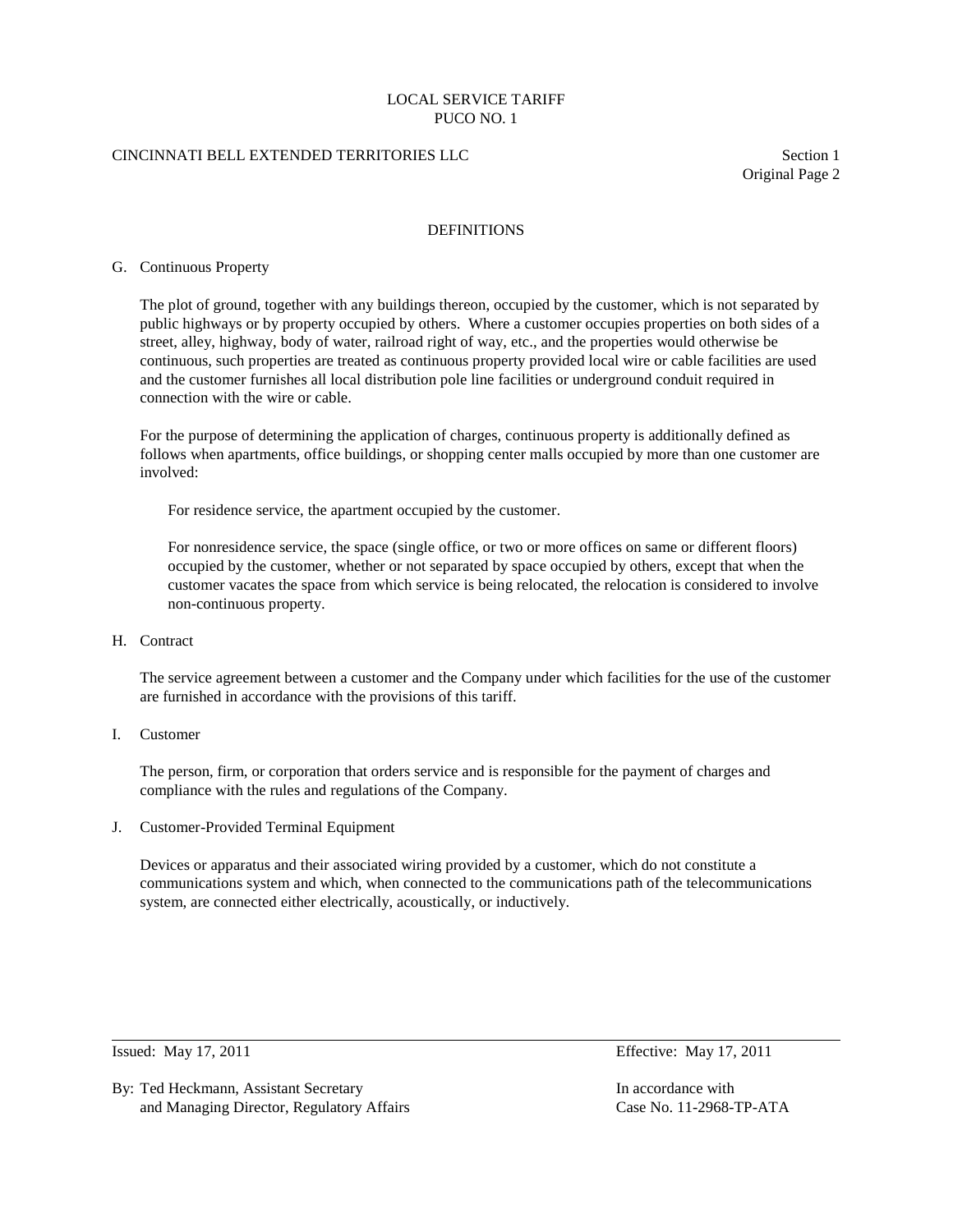#### CINCINNATI BELL EXTENDED TERRITORIES LLC Section 1

Original Page 3

#### DEFINITIONS

#### K. Demarcation Point (Network Interface)

The point of demarcation and/or interconnection between Company communications facilities and terminal equipment, protective apparatus or wiring at a customer's premises. Company installed facilities at or constituting the demarcation point will consist of wire or a jack conforming to Subpart F of Part 68 of the FCC's rules. "Premises" as used in this section generally means a dwelling unit, other building or a legal unit of real property such as a lot on which a dwelling unit is located, as determined by the Company's reasonable and nondiscriminatory standard operating practices. The "minimum point of entry" as used in this section will be either (1) the closest practicable point to where the wiring crosses a property line or (2) the closest practicable point to where the wiring enters a multiunit building or buildings. The Company's reasonable and nondiscriminatory standard operating practices will determine which of (1) or (2) will apply. The Company is not precluded from establishing reasonable classifications of multiunit premises for purposes of determining which of (1) or (2) above will apply. Multiunit premises include, but are not limited to, residential, commercial, shopping center and campus situations.

# 1. Single Unit Installations

For single unit installations existing as of December 27, 1991, and installations installed after that date, the demarcation point will be a point within twelve inches of the protector or, where there is no protector, within twelve inches of where the telephone wire enters the customer's premises.

#### 2. Multiunit Installations

 In multiunit premises existing as of December 27, 1991, the demarcation point will be determined in accordance with the Company's reasonable and nondiscriminatory standard operating practices; provided, however, that where there are multiple demarcation points within the multiunit premises, a demarcation point for a customer will not be further inside the customer's premises than a point twelve inches from where the wiring enters the customer's premises.

 In multiunit premises in which wiring is installed after December 27, 1991, including additions, modifications and rearrangements of wiring existing prior to that date, the multiunit premises owner will determine the location of the demarcation point or points. The multiunit premises owner will determine whether there will be a single demarcation point location for all customers or separate locations for each customer; provided, however, that where there are multiple demarcation points within the multiunit premises, a demarcation point for a customer will not be further inside the customer's premises than a point twelve inches from where the wiring enters the customer's premises.

Issued: May 17, 2011 Effective: May 17, 2011

By: Ted Heckmann, Assistant Secretary **In accordance with** In accordance with and Managing Director, Regulatory Affairs Case No. 11-2968-TP-ATA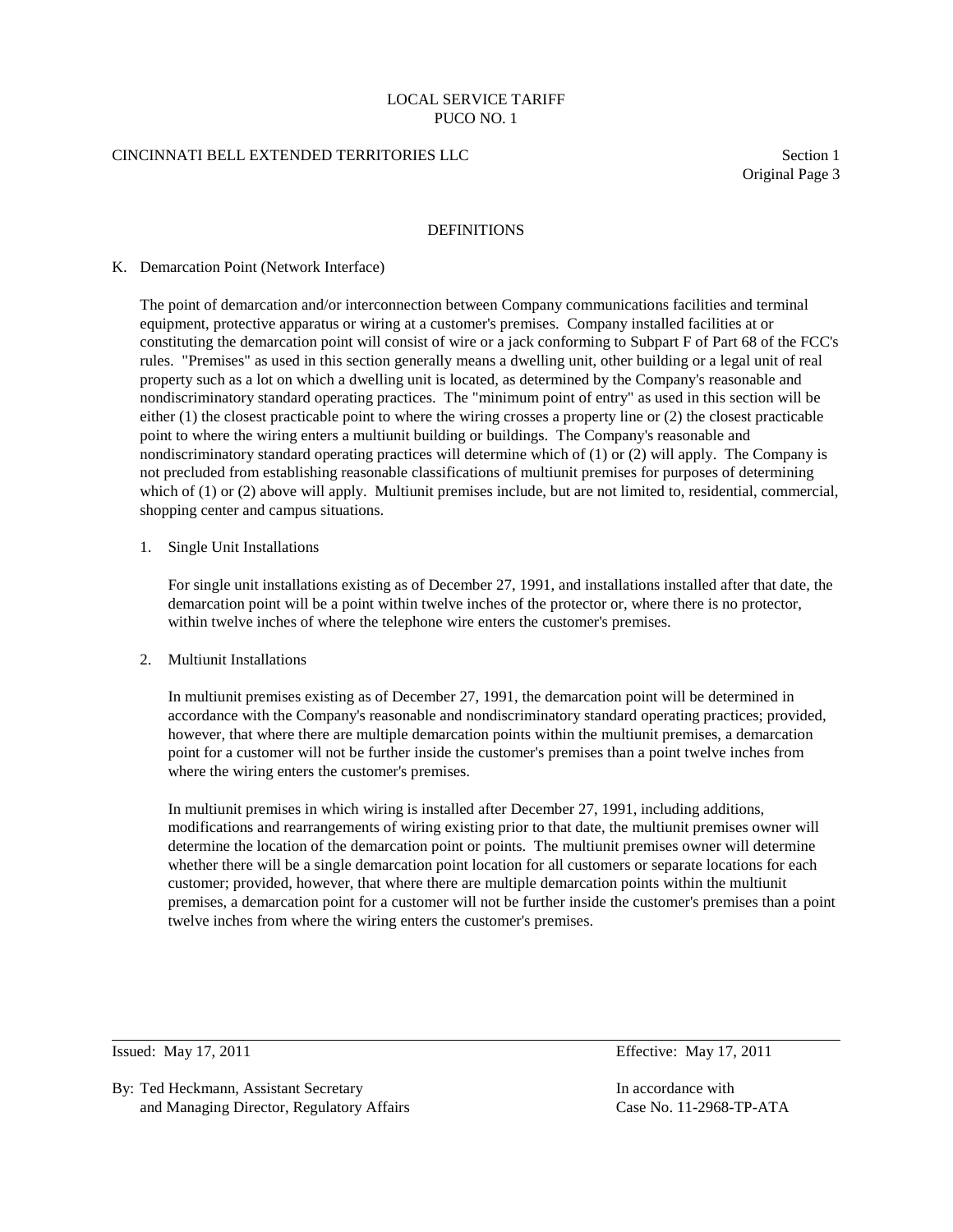# CINCINNATI BELL EXTENDED TERRITORIES LLC Section 1

Original Page 4

# DEFINITIONS

#### L. Exchange

A unit established for the administration of telecommunications service in a specified area which usually embraces a city, town, or village and its environs. It consists of one or more central offices together with the associated plant used in furnishing telecommunications service within that area.

#### M. Exchange Access Line

Denotes all equipment and facilities from the central office line up to and including the Company provided and maintained network interface or demarcation point on a customer's premises, encompassing the central office line and all lines connected to a central office line for access to an exchange.

#### N. Exchange Service

The service of furnishing facilities for telecommunications within a local service area, in accordance with regulations, rates, and charges specified in this tariff.

O. Flat Rate Service

Customer exchange service for which a stipulated monthly rate is charged, covering all local message use within a defined area.

P. Initial Charge (Nonrecurring Charge)

A nonrecurring charge associated with the installation of certain services or facilities, either in lieu of or in addition to recurring monthly charges or other service type charges.

Q. Initial Service Period

The minimum length of time a customer is obligated to pay for service, facilities, or equipment whether or not retained by the customer for that minimum length of time.

R. Inside Wire

The wire, including connectors, blocks, and jacks, which extends between the network interface or demarcation point of the exchange access line and standard jack locations within the customer's premises to which terminal equipment can be connected for access to the exchange access line.

By: Ted Heckmann, Assistant Secretary In accordance with In accordance with and Managing Director, Regulatory Affairs Case No. 11-2968-TP-ATA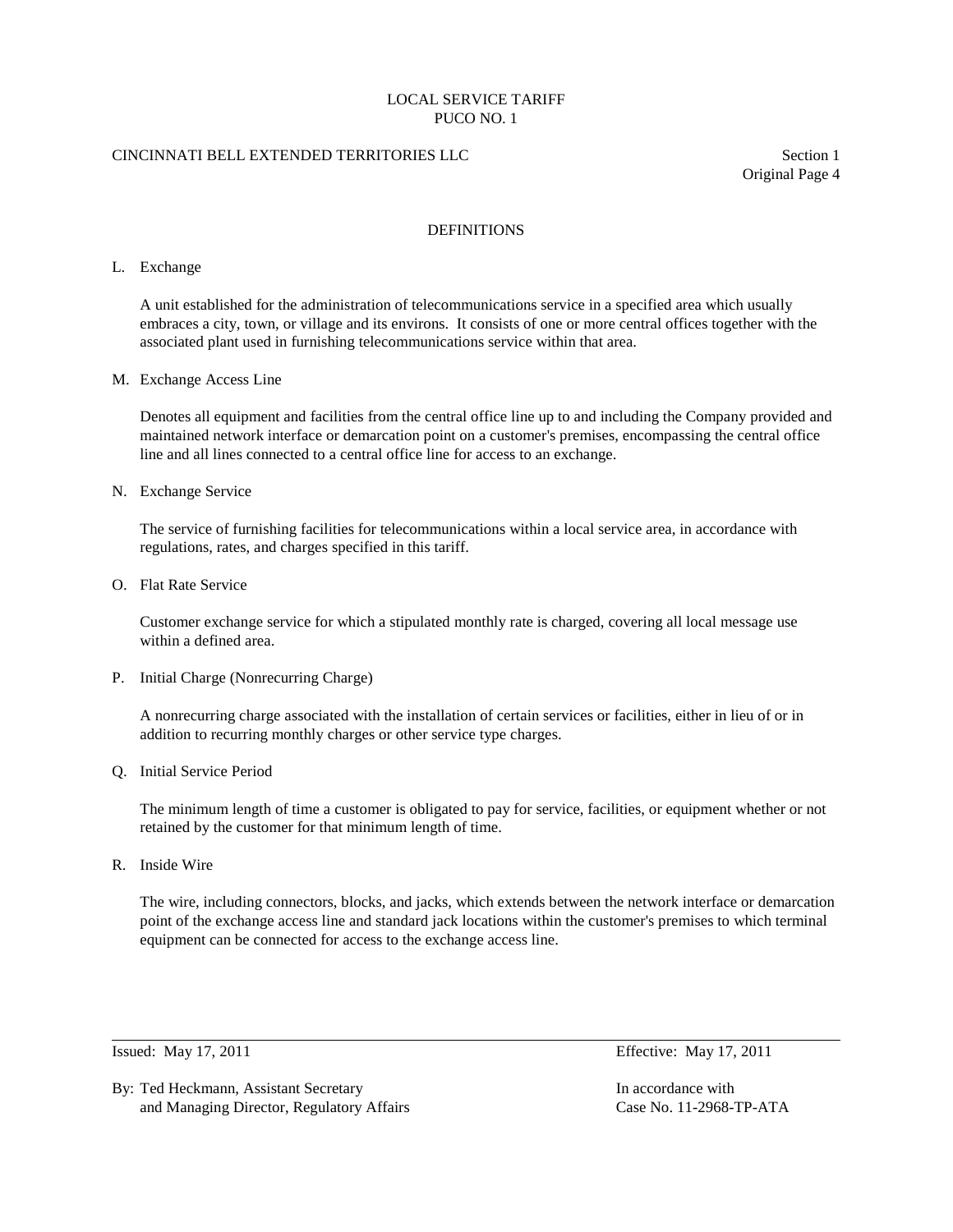# CINCINNATI BELL EXTENDED TERRITORIES LLC Section 1

Original Page 5

# DEFINITIONS

#### S. Local Calling Area

The Local Calling Area is defined by exchange and is the geographical area within which a customer may make flat rate local calls and where long distance charges do not apply.

T. Local Channel

The portion of a circuit which connects a station with an interoffice channel

U. Network Control Signaling

The transmission of signals used in the telecommunications system which perform functions such as supervision (control, status, and charging signals), address signaling (e.g., dialing), calling and called number identification, and audible tone signals (call progress signals indicating re-order or busy conditions, alerting, coin denominations, coin collect, and coin return tones) to control the operation of switching machines in the telecommunications system.

V. Network Interface Device (NID)

A jack conforming to Sub-part F of Part 68 of the FCC's rules provided by the Company as part of the Local Exchange Carrier (LEC) network. It will be located on the customer premises and is considered to be the termination of the LEC network if installed by the Company. (See Demarcation Point)

W. O.A.C.

Ohio Administrative Code

X. O.R.C.

Ohio Revised Code

By: Ted Heckmann, Assistant Secretary **In accordance with** In accordance with and Managing Director, Regulatory Affairs Case No. 11-2968-TP-ATA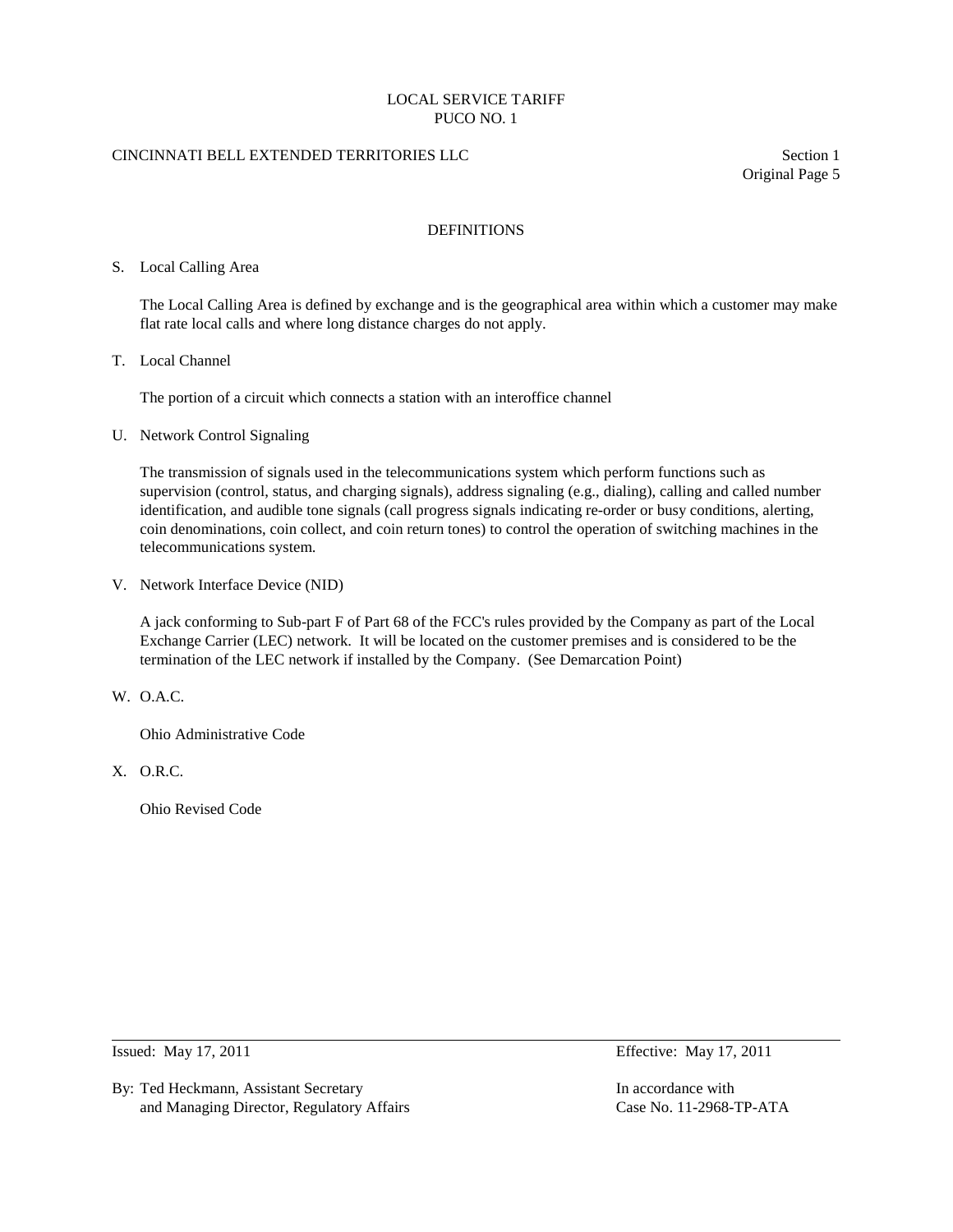# CINCINNATI BELL EXTENDED TERRITORIES LLC Section 1

Original Page 6

### DEFINITIONS

#### Y. Per Call Number Privacy

Per Call Number Privacy enables customers to prevent the disclosure of their telephone number on a per call basis to the called party. Disclosure of the calling party's number can be prevented by dialing a preassigned access code before making the call. This action must be repeated each time a call is made to prevent disclosure of the calling party's telephone number. If the called party has a display device, a privacy indication will appear instead of the calling party's telephone number. Per Call Number Privacy is included as part of BLES.

#### Z. Service Agreement

Company provided document containing the terms, conditions, and pricing for detariffed telecommunications services. Service Agreements are available on the Company's web site.

By: Ted Heckmann, Assistant Secretary **In accordance with** In accordance with and Managing Director, Regulatory Affairs Case No. 11-2968-TP-ATA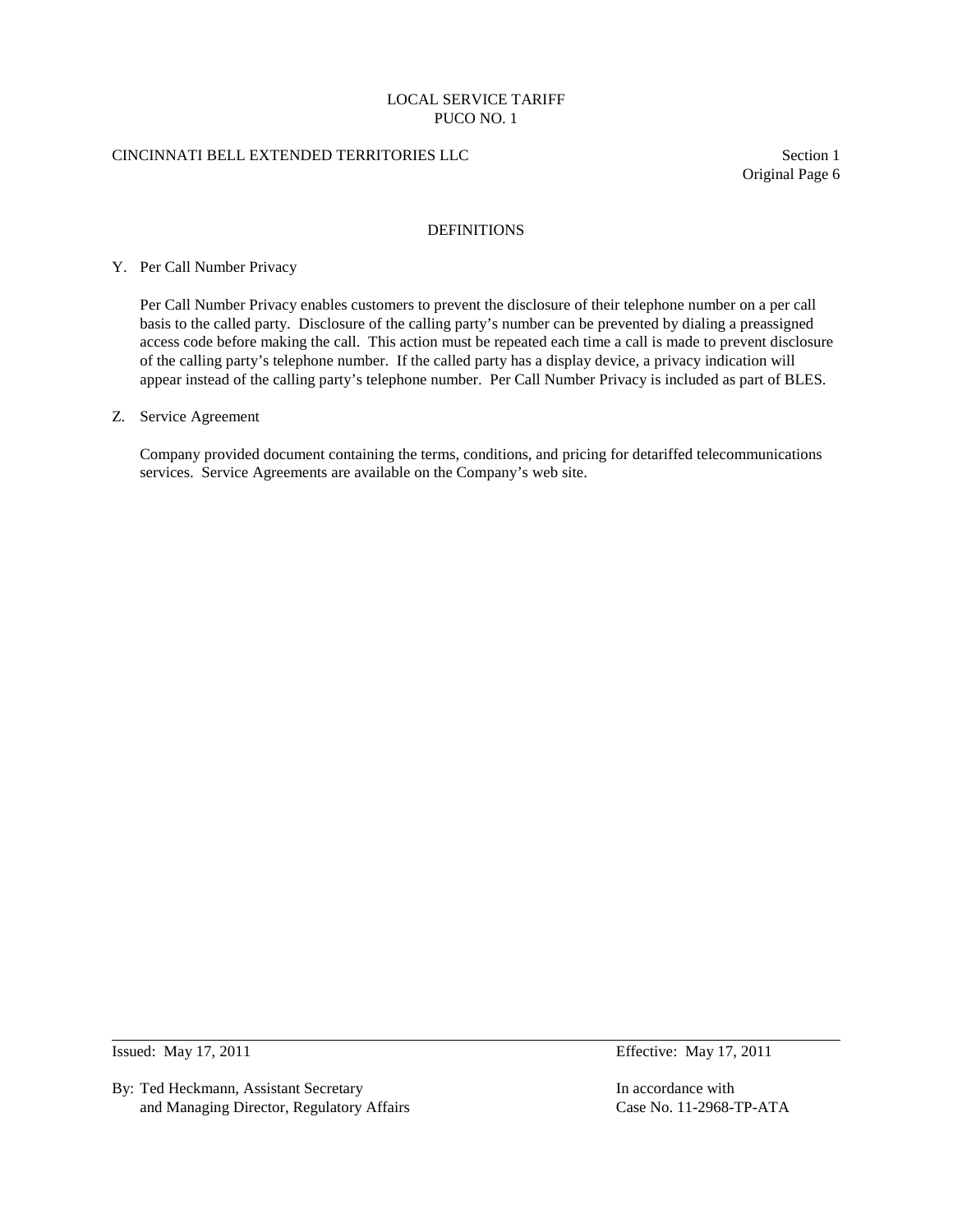# CINCINNATI BELL EXTENDED TERRITORIES LLC Section 1

2nd Revised Page 7 Cancels 1st Revised Page 7

# DEFINITIONS

AA.Service Area

Services Areas classify the exchanges served by the Company to reflect the service availability and applicable rates for the exchange because the availability of certain services is limited in certain areas due to the availability of specific facilities and the method of service provisioning. The Company has two Service Areas.

| 1. | Service Area A<br>The following exchanges are in Service Area A:<br>Lebanon<br>Mason<br>Morrow<br>South Lebanon |  |
|----|-----------------------------------------------------------------------------------------------------------------|--|
| 2. | Service Area B                                                                                                  |  |
|    | The following exchanges are in Service Area B.                                                                  |  |
|    | Beavercreek                                                                                                     |  |
|    | Bellbrook                                                                                                       |  |
|    | Camden                                                                                                          |  |
|    | Centerville                                                                                                     |  |
|    | Dayton                                                                                                          |  |
|    | Englewood                                                                                                       |  |
|    | Fairborn                                                                                                        |  |
|    | Franklin                                                                                                        |  |
|    | Gratis                                                                                                          |  |
|    |                                                                                                                 |  |
|    | Miamisburg - West Carrollton                                                                                    |  |
|    | Middletown                                                                                                      |  |
|    | Monroe                                                                                                          |  |
|    |                                                                                                                 |  |
|    | Oxford                                                                                                          |  |
|    |                                                                                                                 |  |
|    |                                                                                                                 |  |
|    | Springfield                                                                                                     |  |
|    | <b>Tipp City</b>                                                                                                |  |
|    | Trenton                                                                                                         |  |
|    | Trotwood                                                                                                        |  |
|    | Troy                                                                                                            |  |
|    | Vandalia                                                                                                        |  |
|    | Xenia                                                                                                           |  |
|    | Wilmington                                                                                                      |  |

Issued: February 26, 2021 Effective: February 26, 2021

By: Ted Heckmann, Assistant Secretary **In accordance with** In accordance with and Senior Director Regulatory & Government Affairs Case No. 90-9301-TP-TRF